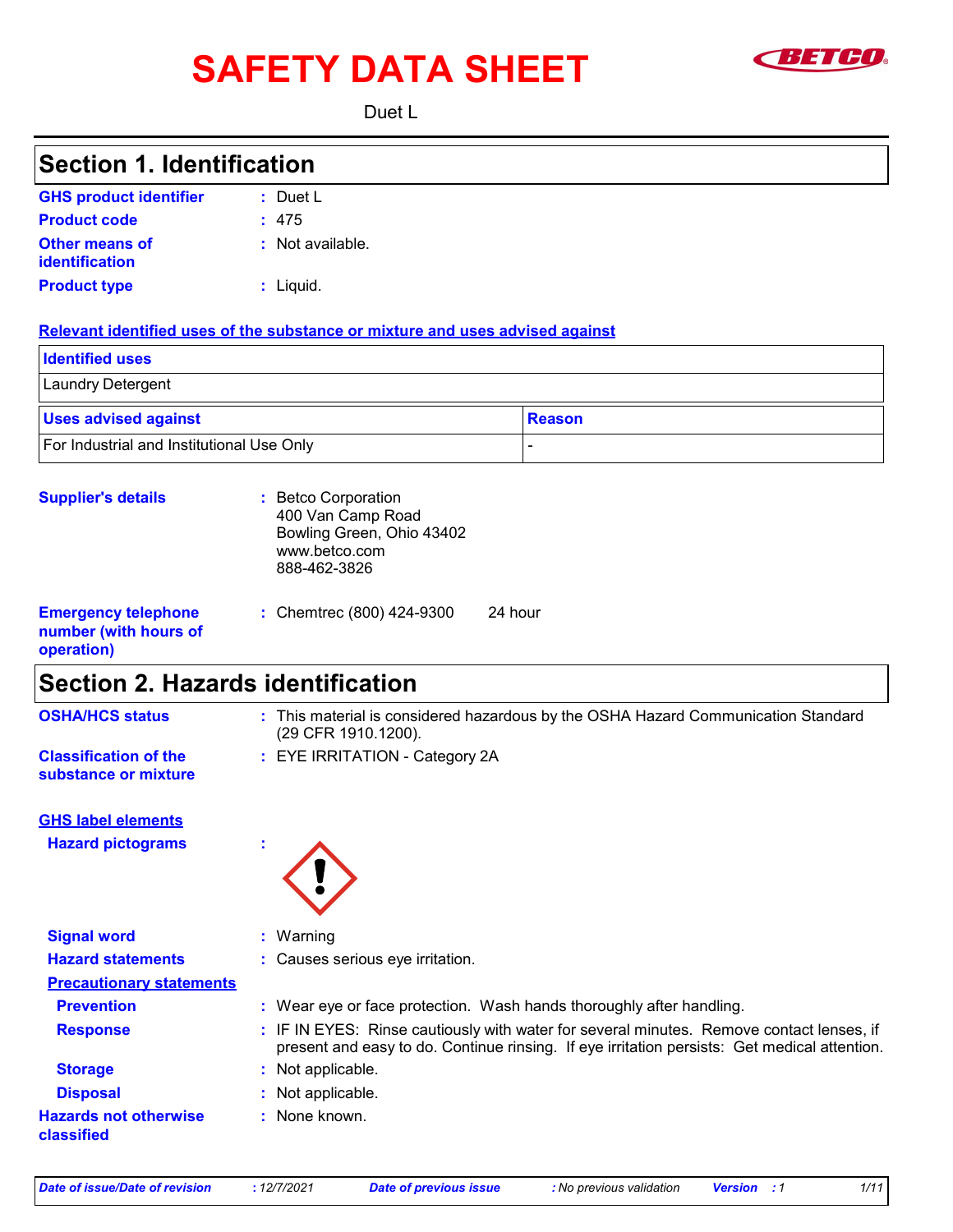# **Section 3. Composition/information on ingredients**

#### **Substance/mixture :**

#### **Other means of identification**

- : Mixture
- **:** Not available.

| <b>Ingredient name</b>                                | $\frac{9}{6}$ | <b>CAS number</b> |
|-------------------------------------------------------|---------------|-------------------|
| Alcohols, C9-11, ethoxylated                          | ≤10           | 68439-46-3        |
| Alcohols, C10-16, ethoxylated, sulfates, sodium salts | l≤3           | 68585-34-2        |
| D-Glucopyranose, oligomers, decyl octyl glycosides    | ′<3           | 68515-73-1        |
| 2-Propenoic acid, homopolymer, sodium salt            | '≤3           | 9003-04-7         |

Any concentration shown as a range is to protect confidentiality or is due to batch variation.

**There are no additional ingredients present which, within the current knowledge of the supplier and in the concentrations applicable, are classified as hazardous to health or the environment and hence require reporting in this section.**

**Occupational exposure limits, if available, are listed in Section 8.**

# **Section 4. First aid measures**

| <b>Description of necessary first aid measures</b> |                                                                                                                                                                                                                                                                                                                                                                                                                                                                                                                                                                                                                                                                                                                                                                                                                           |
|----------------------------------------------------|---------------------------------------------------------------------------------------------------------------------------------------------------------------------------------------------------------------------------------------------------------------------------------------------------------------------------------------------------------------------------------------------------------------------------------------------------------------------------------------------------------------------------------------------------------------------------------------------------------------------------------------------------------------------------------------------------------------------------------------------------------------------------------------------------------------------------|
| <b>Eye contact</b>                                 | : Immediately flush eyes with plenty of water, occasionally lifting the upper and lower<br>eyelids. Check for and remove any contact lenses. Continue to rinse for at least 10<br>minutes. Get medical attention.                                                                                                                                                                                                                                                                                                                                                                                                                                                                                                                                                                                                         |
| <b>Inhalation</b>                                  | : Remove victim to fresh air and keep at rest in a position comfortable for breathing. If<br>not breathing, if breathing is irregular or if respiratory arrest occurs, provide artificial<br>respiration or oxygen by trained personnel. It may be dangerous to the person providing<br>aid to give mouth-to-mouth resuscitation. Get medical attention if adverse health effects<br>persist or are severe. If unconscious, place in recovery position and get medical<br>attention immediately. Maintain an open airway. Loosen tight clothing such as a collar,<br>tie, belt or waistband.                                                                                                                                                                                                                              |
| <b>Skin contact</b>                                | : Flush contaminated skin with plenty of water. Remove contaminated clothing and<br>shoes. Get medical attention if symptoms occur. Wash clothing before reuse. Clean<br>shoes thoroughly before reuse.                                                                                                                                                                                                                                                                                                                                                                                                                                                                                                                                                                                                                   |
| <b>Ingestion</b>                                   | : Wash out mouth with water. Remove dentures if any. Remove victim to fresh air and<br>keep at rest in a position comfortable for breathing. If material has been swallowed and<br>the exposed person is conscious, give small quantities of water to drink. Stop if the<br>exposed person feels sick as vomiting may be dangerous. Do not induce vomiting<br>unless directed to do so by medical personnel. If vomiting occurs, the head should be<br>kept low so that vomit does not enter the lungs. Get medical attention if adverse health<br>effects persist or are severe. Never give anything by mouth to an unconscious person.<br>If unconscious, place in recovery position and get medical attention immediately.<br>Maintain an open airway. Loosen tight clothing such as a collar, tie, belt or waistband. |
| Most important symptoms/effects, acute and delayed |                                                                                                                                                                                                                                                                                                                                                                                                                                                                                                                                                                                                                                                                                                                                                                                                                           |
| <b>Potential acute health effects</b>              |                                                                                                                                                                                                                                                                                                                                                                                                                                                                                                                                                                                                                                                                                                                                                                                                                           |
| <b>Eye contact</b>                                 | : Causes serious eye irritation.                                                                                                                                                                                                                                                                                                                                                                                                                                                                                                                                                                                                                                                                                                                                                                                          |
| <b>Inhalation</b>                                  | : No known significant effects or critical hazards.                                                                                                                                                                                                                                                                                                                                                                                                                                                                                                                                                                                                                                                                                                                                                                       |
| <b>Skin contact</b>                                | : No known significant effects or critical hazards.                                                                                                                                                                                                                                                                                                                                                                                                                                                                                                                                                                                                                                                                                                                                                                       |

# **Over-exposure signs/symptoms**

| Eye contact | : Adverse symptoms may include the following:<br>pain or irritation |
|-------------|---------------------------------------------------------------------|
|             | watering<br>redness                                                 |

*Date of issue/Date of revision* **:** *12/7/2021 Date of previous issue : No previous validation Version : 1 2/11*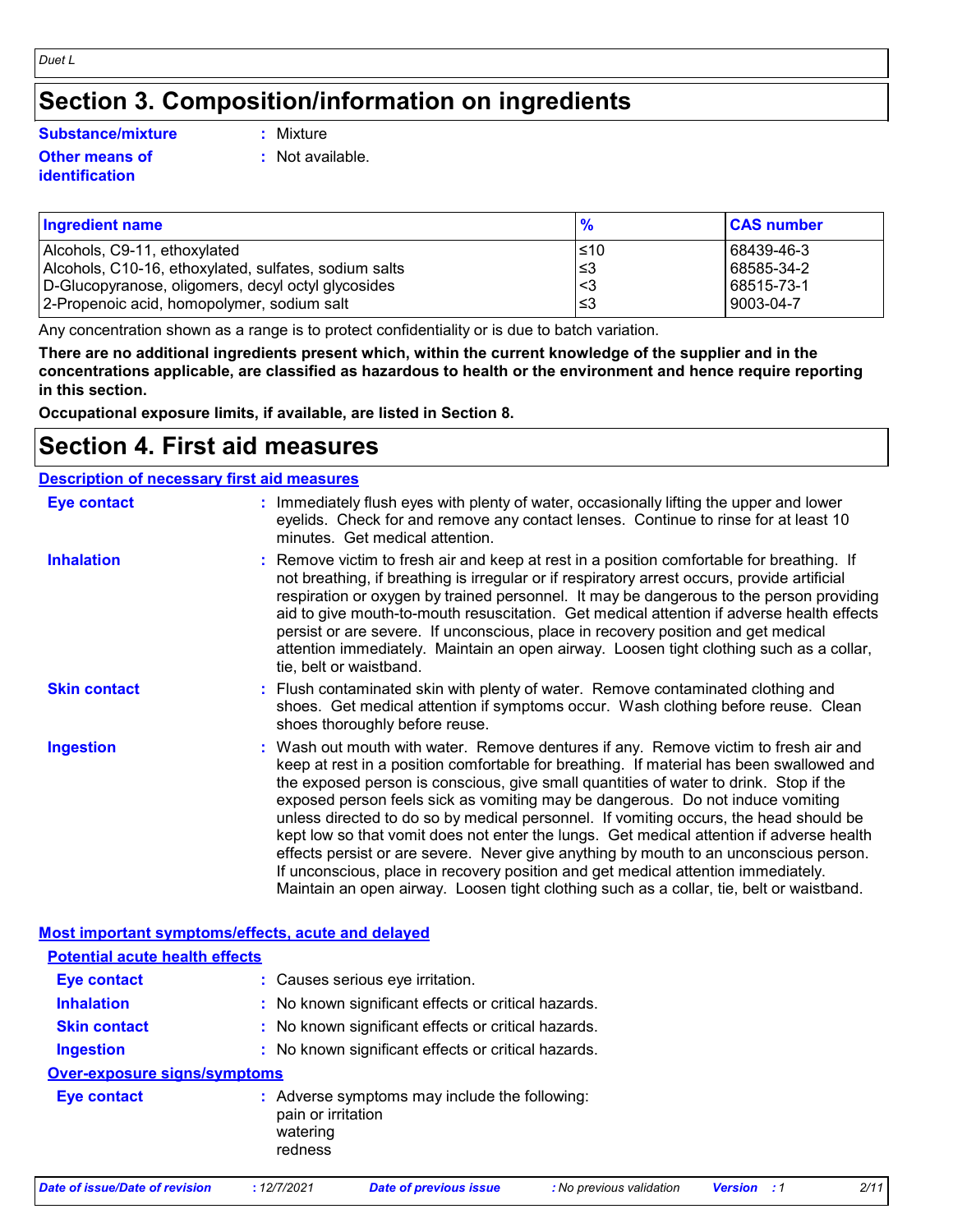# **Section 4. First aid measures**

| <b>Inhalation</b>   | : No specific data. |
|---------------------|---------------------|
| <b>Skin contact</b> | : No specific data. |
| Ingestion           | : No specific data. |

#### **Indication of immediate medical attention and special treatment needed, if necessary**

| <b>Notes to physician</b>         | : Treat symptomatically. Contact poison treatment specialist immediately if large<br>quantities have been ingested or inhaled.                                              |  |
|-----------------------------------|-----------------------------------------------------------------------------------------------------------------------------------------------------------------------------|--|
| <b>Specific treatments</b>        | : No specific treatment.                                                                                                                                                    |  |
| <b>Protection of first-aiders</b> | No action shall be taken involving any personal risk or without suitable training. It may<br>be dangerous to the person providing aid to give mouth-to-mouth resuscitation. |  |

#### **See toxicological information (Section 11)**

| <b>Section 5. Fire-fighting measures</b>                 |                                                                                                                                                                                                     |
|----------------------------------------------------------|-----------------------------------------------------------------------------------------------------------------------------------------------------------------------------------------------------|
| <b>Extinguishing media</b>                               |                                                                                                                                                                                                     |
| <b>Suitable extinguishing</b><br>media                   | : Use an extinguishing agent suitable for the surrounding fire.                                                                                                                                     |
| <b>Unsuitable extinguishing</b><br>media                 | : None known.                                                                                                                                                                                       |
| <b>Specific hazards arising</b><br>from the chemical     | : In a fire or if heated, a pressure increase will occur and the container may burst.                                                                                                               |
| <b>Hazardous thermal</b><br>decomposition products       | Decomposition products may include the following materials:<br>carbon dioxide<br>carbon monoxide<br>sulfur oxides<br>metal oxide/oxides                                                             |
| <b>Special protective actions</b><br>for fire-fighters   | : Promptly isolate the scene by removing all persons from the vicinity of the incident if<br>there is a fire. No action shall be taken involving any personal risk or without suitable<br>training. |
| <b>Special protective</b><br>equipment for fire-fighters | : Fire-fighters should wear appropriate protective equipment and self-contained breathing<br>apparatus (SCBA) with a full face-piece operated in positive pressure mode.                            |

# **Section 6. Accidental release measures**

|                                  | <b>Personal precautions, protective equipment and emergency procedures</b>                                                                                                                                                                                                                                                                                                                                       |
|----------------------------------|------------------------------------------------------------------------------------------------------------------------------------------------------------------------------------------------------------------------------------------------------------------------------------------------------------------------------------------------------------------------------------------------------------------|
| For non-emergency<br>personnel   | : No action shall be taken involving any personal risk or without suitable training.<br>Evacuate surrounding areas. Keep unnecessary and unprotected personnel from<br>entering. Do not touch or walk through spilled material. Avoid breathing vapor or mist.<br>Provide adequate ventilation. Wear appropriate respirator when ventilation is<br>inadequate. Put on appropriate personal protective equipment. |
| For emergency responders         | : If specialized clothing is required to deal with the spillage, take note of any information in<br>Section 8 on suitable and unsuitable materials. See also the information in "For non-<br>emergency personnel".                                                                                                                                                                                               |
| <b>Environmental precautions</b> | : Avoid dispersal of spilled material and runoff and contact with soil, waterways, drains<br>and sewers. Inform the relevant authorities if the product has caused environmental<br>pollution (sewers, waterways, soil or air).                                                                                                                                                                                  |

**Methods and materials for containment and cleaning up**

|  | Date of issue/Date of revision | 12/7/2021 | Date of previous issue | : No previous validation | <b>Version</b> | 3/11 |
|--|--------------------------------|-----------|------------------------|--------------------------|----------------|------|
|--|--------------------------------|-----------|------------------------|--------------------------|----------------|------|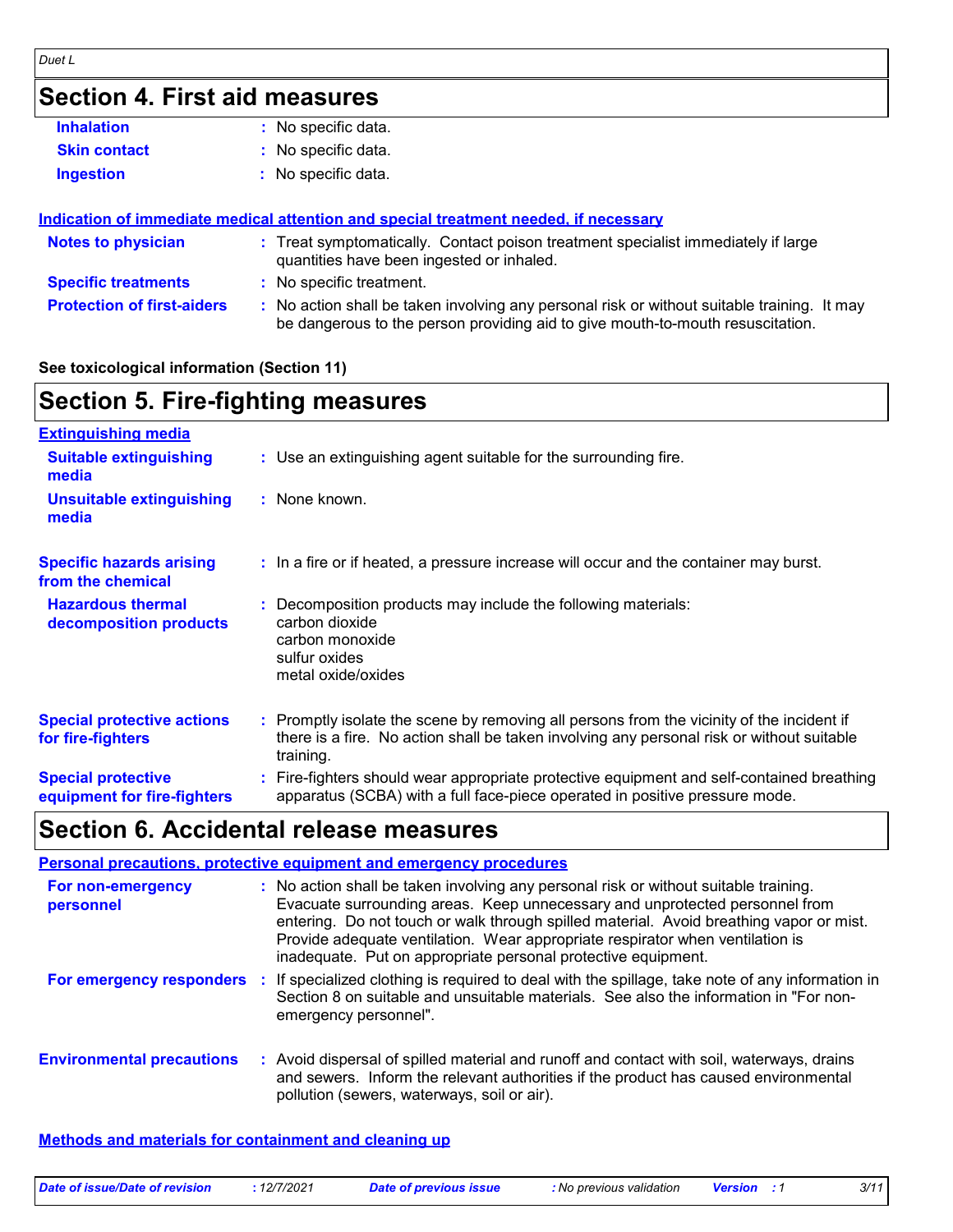# **Section 6. Accidental release measures**

| <b>Small spill</b> | : Stop leak if without risk. Move containers from spill area. Dilute with water and mop up<br>if water-soluble. Alternatively, or if water-insoluble, absorb with an inert dry material and<br>place in an appropriate waste disposal container. Dispose of via a licensed waste<br>disposal contractor.                                                                                                                                                                                                                                                                                                                                                                                                     |
|--------------------|--------------------------------------------------------------------------------------------------------------------------------------------------------------------------------------------------------------------------------------------------------------------------------------------------------------------------------------------------------------------------------------------------------------------------------------------------------------------------------------------------------------------------------------------------------------------------------------------------------------------------------------------------------------------------------------------------------------|
| Large spill        | : Stop leak if without risk. Move containers from spill area. Approach release from<br>upwind. Prevent entry into sewers, water courses, basements or confined areas. Wash<br>spillages into an effluent treatment plant or proceed as follows. Contain and collect<br>spillage with non-combustible, absorbent material e.g. sand, earth, vermiculite or<br>diatomaceous earth and place in container for disposal according to local regulations<br>(see Section 13). Dispose of via a licensed waste disposal contractor. Contaminated<br>absorbent material may pose the same hazard as the spilled product. Note: see<br>Section 1 for emergency contact information and Section 13 for waste disposal. |

# **Section 7. Handling and storage**

#### **Precautions for safe handling**

| <b>Protective measures</b>                                                       | : Put on appropriate personal protective equipment (see Section 8). Do not ingest. Avoid<br>contact with eyes, skin and clothing. Avoid breathing vapor or mist. Keep in the original<br>container or an approved alternative made from a compatible material, kept tightly<br>closed when not in use. Empty containers retain product residue and can be hazardous.<br>Do not reuse container.                                                                                                                                                                                    |
|----------------------------------------------------------------------------------|------------------------------------------------------------------------------------------------------------------------------------------------------------------------------------------------------------------------------------------------------------------------------------------------------------------------------------------------------------------------------------------------------------------------------------------------------------------------------------------------------------------------------------------------------------------------------------|
| <b>Advice on general</b><br>occupational hygiene                                 | : Eating, drinking and smoking should be prohibited in areas where this material is<br>handled, stored and processed. Workers should wash hands and face before eating,<br>drinking and smoking. Remove contaminated clothing and protective equipment before<br>entering eating areas. See also Section 8 for additional information on hygiene<br>measures.                                                                                                                                                                                                                      |
| <b>Conditions for safe storage,</b><br>including any<br><b>incompatibilities</b> | : Store in accordance with local regulations. Store in original container protected from<br>direct sunlight in a dry, cool and well-ventilated area, away from incompatible materials<br>(see Section 10) and food and drink. Keep container tightly closed and sealed until<br>ready for use. Containers that have been opened must be carefully resealed and kept<br>upright to prevent leakage. Do not store in unlabeled containers. Use appropriate<br>containment to avoid environmental contamination. See Section 10 for incompatible<br>materials before handling or use. |

# **Section 8. Exposure controls/personal protection**

#### **Control parameters**

#### **Occupational exposure limits**

| <b>Ingredient name</b>                                | <b>Exposure limits</b> |
|-------------------------------------------------------|------------------------|
| Alcohols, C9-11, ethoxylated                          | None.                  |
| Alcohols, C10-16, ethoxylated, sulfates, sodium salts | None.                  |
| D-Glucopyranose, oligomers, decyl octyl glycosides    | None.                  |
| 2-Propenoic acid, homopolymer, sodium salt            | None.                  |

| <b>Appropriate engineering</b>                   | : Good general ventilation should be sufficient to control worker exposure to airborne                                                                                                                                                                                                                                        |
|--------------------------------------------------|-------------------------------------------------------------------------------------------------------------------------------------------------------------------------------------------------------------------------------------------------------------------------------------------------------------------------------|
| <b>controls</b>                                  | contaminants.                                                                                                                                                                                                                                                                                                                 |
| <b>Environmental exposure</b><br><b>controls</b> | Emissions from ventilation or work process equipment should be checked to ensure<br>they comply with the requirements of environmental protection legislation. In some<br>cases, fume scrubbers, filters or engineering modifications to the process equipment<br>will be necessary to reduce emissions to acceptable levels. |

#### **Individual protection measures**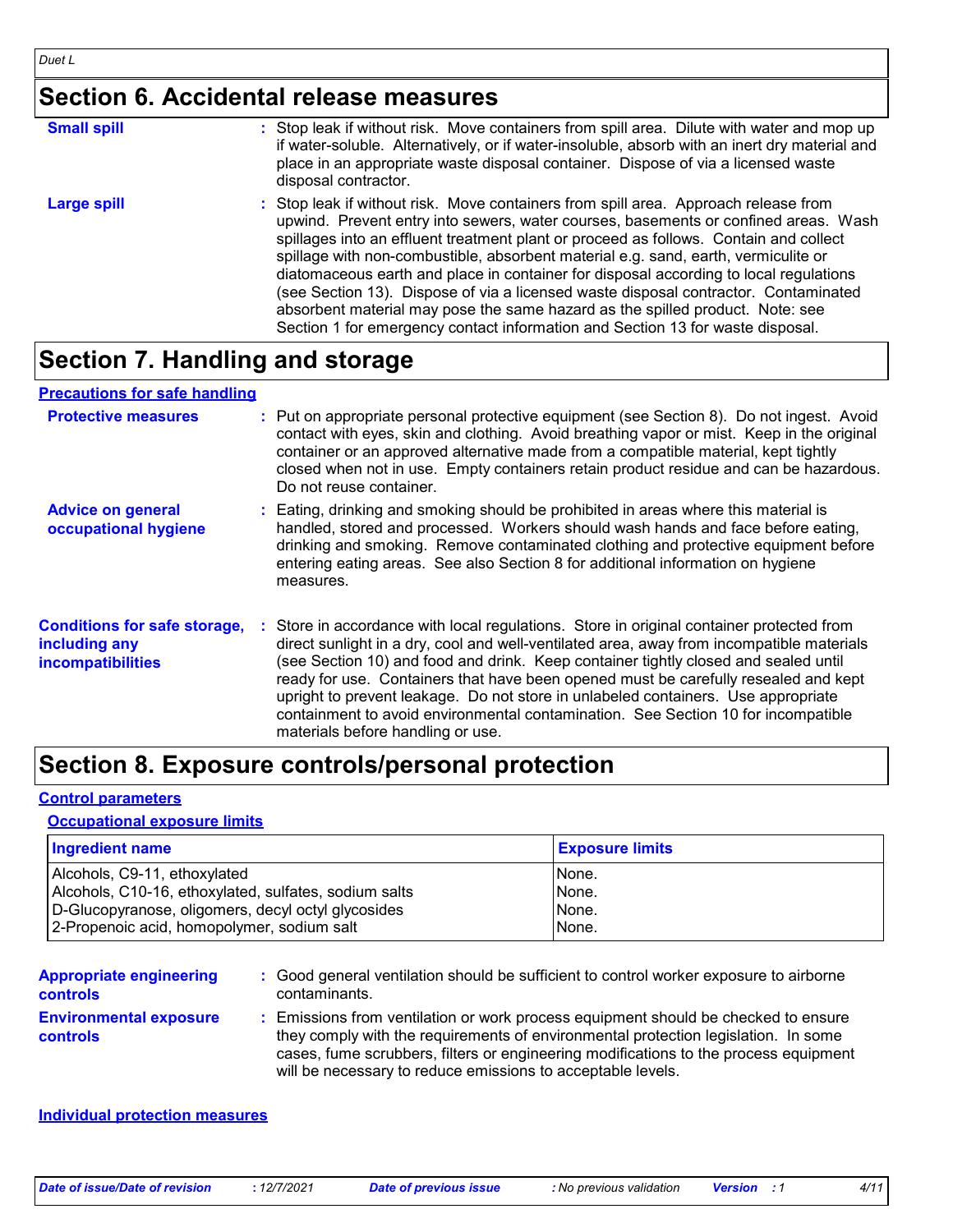# **Section 8. Exposure controls/personal protection**

| <b>Hygiene measures</b>       | : Wash hands, forearms and face thoroughly after handling chemical products, before<br>eating, smoking and using the lavatory and at the end of the working period.<br>Appropriate techniques should be used to remove potentially contaminated clothing.<br>Wash contaminated clothing before reusing. Ensure that eyewash stations and safety<br>showers are close to the workstation location.                                                                                                                                                                                                                      |
|-------------------------------|------------------------------------------------------------------------------------------------------------------------------------------------------------------------------------------------------------------------------------------------------------------------------------------------------------------------------------------------------------------------------------------------------------------------------------------------------------------------------------------------------------------------------------------------------------------------------------------------------------------------|
| <b>Eye/face protection</b>    | : Safety eyewear complying with an approved standard should be used when a risk<br>assessment indicates this is necessary to avoid exposure to liquid splashes, mists,<br>gases or dusts. If contact is possible, the following protection should be worn, unless<br>the assessment indicates a higher degree of protection: chemical splash goggles.                                                                                                                                                                                                                                                                  |
| <b>Skin protection</b>        |                                                                                                                                                                                                                                                                                                                                                                                                                                                                                                                                                                                                                        |
| <b>Hand protection</b>        | : Chemical-resistant, impervious gloves complying with an approved standard should be<br>worn at all times when handling chemical products if a risk assessment indicates this is<br>necessary. Considering the parameters specified by the glove manufacturer, check<br>during use that the gloves are still retaining their protective properties. It should be<br>noted that the time to breakthrough for any glove material may be different for different<br>glove manufacturers. In the case of mixtures, consisting of several substances, the<br>protection time of the gloves cannot be accurately estimated. |
| <b>Body protection</b>        | : Personal protective equipment for the body should be selected based on the task being<br>performed and the risks involved and should be approved by a specialist before<br>handling this product.                                                                                                                                                                                                                                                                                                                                                                                                                    |
| <b>Other skin protection</b>  | : Appropriate footwear and any additional skin protection measures should be selected<br>based on the task being performed and the risks involved and should be approved by a<br>specialist before handling this product.                                                                                                                                                                                                                                                                                                                                                                                              |
| <b>Respiratory protection</b> | : Based on the hazard and potential for exposure, select a respirator that meets the<br>appropriate standard or certification. Respirators must be used according to a<br>respiratory protection program to ensure proper fitting, training, and other important<br>aspects of use.                                                                                                                                                                                                                                                                                                                                    |

# **Section 9. Physical and chemical properties**

| <b>Appearance</b>                                 |                                                                                           |
|---------------------------------------------------|-------------------------------------------------------------------------------------------|
| <b>Physical state</b>                             | $:$ Liquid.                                                                               |
| Color                                             | : Clear. Blue. [Dark]                                                                     |
| Odor                                              | $:$ Pleasant.                                                                             |
| <b>Odor threshold</b>                             | : Not available.                                                                          |
| pH                                                | : 7 to 8                                                                                  |
| <b>Melting point</b>                              | : Not available.                                                                          |
| <b>Boiling point</b>                              | : Not available.                                                                          |
| <b>Flash point</b>                                | : Closed cup: $>200^{\circ}$ C ( $>392^{\circ}$ F) [Product does not sustain combustion.] |
| <b>Evaporation rate</b>                           | : Not available.                                                                          |
| <b>Flammability (solid, gas)</b>                  | : Not available.                                                                          |
| Lower and upper explosive<br>(flammable) limits   | : Not available.                                                                          |
| <b>Vapor pressure</b>                             | $:$ Not available.                                                                        |
| <b>Vapor density</b>                              | : Not available.                                                                          |
| <b>Relative density</b>                           | : 1.043                                                                                   |
| <b>Solubility</b>                                 | : Easily soluble in the following materials: cold water and hot water.                    |
| <b>Solubility in water</b>                        | : Not available.                                                                          |
| <b>Partition coefficient: n-</b><br>octanol/water | : Not available.                                                                          |
| <b>Auto-ignition temperature</b>                  | : Not available.                                                                          |

*Date of issue/Date of revision* **:** *12/7/2021 Date of previous issue : No previous validation Version : 1 5/11*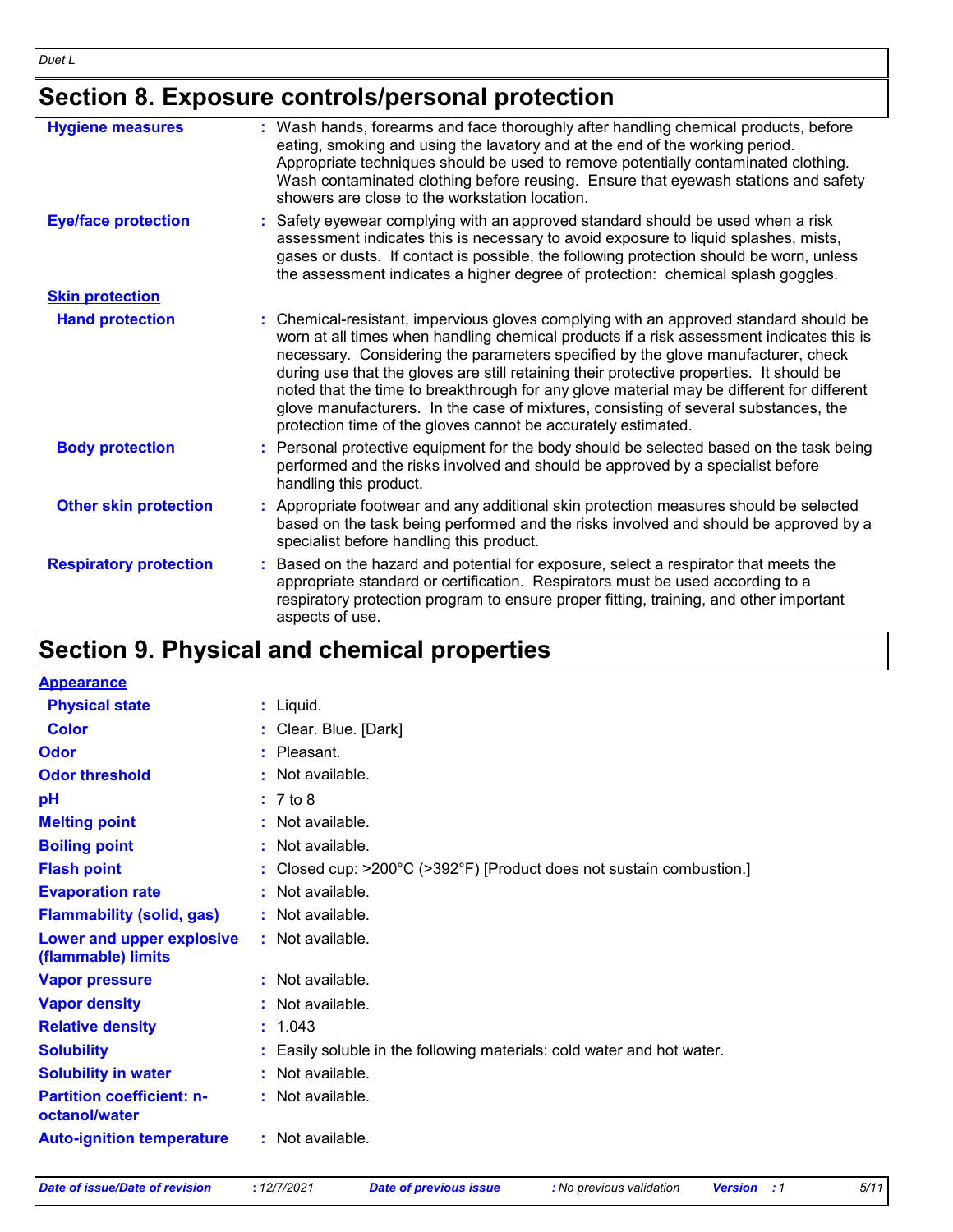#### *Duet L*

# **Section 9. Physical and chemical properties**

| <b>Decomposition temperature : Not available.</b> |                    |
|---------------------------------------------------|--------------------|
| <b>Viscosity</b>                                  | $:$ Not available. |
|                                                   |                    |

**Flow time (ISO 2431) :** Not available.

# **Section 10. Stability and reactivity**

| <b>Reactivity</b>                            | : No specific test data related to reactivity available for this product or its ingredients.              |
|----------------------------------------------|-----------------------------------------------------------------------------------------------------------|
| <b>Chemical stability</b>                    | : The product is stable.                                                                                  |
| <b>Possibility of hazardous</b><br>reactions | : Under normal conditions of storage and use, hazardous reactions will not occur.                         |
| <b>Conditions to avoid</b>                   | : No specific data.                                                                                       |
| Incompatible materials                       | $:$ Not available.                                                                                        |
| <b>Hazardous decomposition</b><br>products   | : Under normal conditions of storage and use, hazardous decomposition products should<br>not be produced. |

# **Section 11. Toxicological information**

#### **Information on toxicological effects**

#### **Acute toxicity**

| <b>Product/ingredient name</b> | <b>Result</b> | <b>Species</b> | <b>Dose</b>            | <b>Exposure</b> |
|--------------------------------|---------------|----------------|------------------------|-----------------|
| Alcohols, C9-11, ethoxylated   | ILD50 Oral    | Rat            | $ 1378 \text{ mg/kg} $ |                 |
| 2-Propenoic acid,              | ILD50 Oral    | Rat            | >8250 mg/kg            |                 |
| homopolymer, sodium salt       |               |                |                        |                 |

#### **Irritation/Corrosion**

| <b>Product/ingredient name</b>                | <b>Result</b>             | <b>Species</b> | <b>Score</b> | <b>Exposure</b> | <b>Observation</b> |
|-----------------------------------------------|---------------------------|----------------|--------------|-----------------|--------------------|
| 2-Propenoic acid,<br>homopolymer, sodium salt | IEves - Moderate irritant | Rabbit         |              | 12 milligrams   |                    |

#### **Sensitization**

Not available.

#### **Mutagenicity**

Not available.

#### **Carcinogenicity**

Not available.

#### **Reproductive toxicity**

Not available.

#### **Teratogenicity**

Not available.

#### **Specific target organ toxicity (single exposure)**

Not available.

#### **Specific target organ toxicity (repeated exposure)** Not available.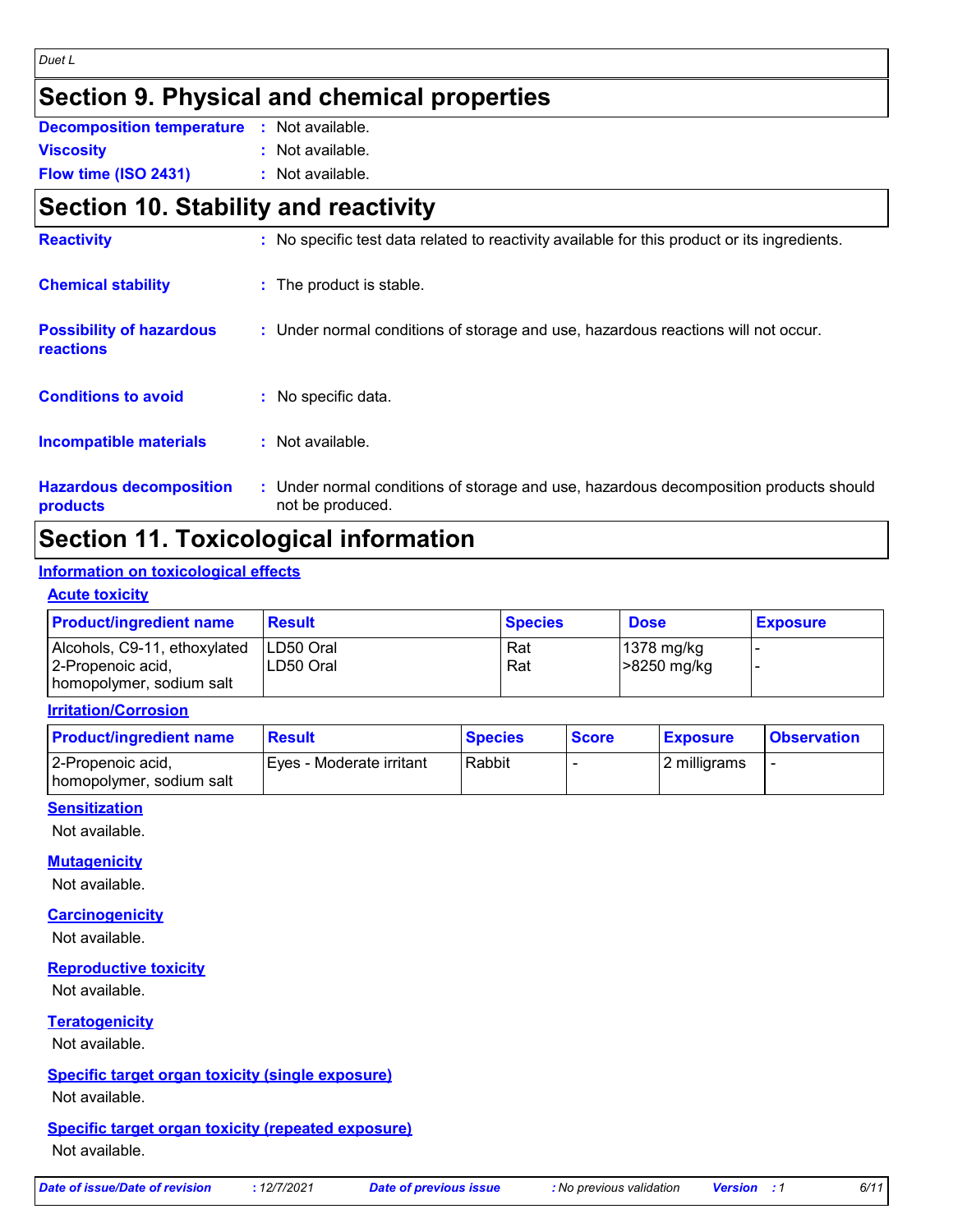# **Section 11. Toxicological information**

#### **Aspiration hazard**

Not available.

| Information on the likely<br>routes of exposure | : Routes of entry anticipated: Oral, Dermal.<br>Routes of entry not anticipated: Inhalation. |
|-------------------------------------------------|----------------------------------------------------------------------------------------------|
| <b>Potential acute health effects</b>           |                                                                                              |
| <b>Eye contact</b>                              | : Causes serious eye irritation.                                                             |
| <b>Inhalation</b>                               | : No known significant effects or critical hazards.                                          |
| <b>Skin contact</b>                             | : No known significant effects or critical hazards.                                          |
| <b>Ingestion</b>                                | : No known significant effects or critical hazards.                                          |
|                                                 | <b>Symptoms related to the physical, chemical and toxicological characteristics</b>          |
| <b>Eye contact</b>                              | : Adverse symptoms may include the following:<br>pain or irritation<br>watering<br>redness   |
| <b>Inhalation</b>                               | : No specific data.                                                                          |
| <b>Skin contact</b>                             | : No specific data.                                                                          |
| <b>Ingestion</b>                                | : No specific data.                                                                          |
|                                                 | Delayed and immediate effects and also chronic effects from short and long term exposure     |
| <b>Short term exposure</b>                      |                                                                                              |
| <b>Potential immediate</b><br>effects           | $:$ Not available.                                                                           |
| <b>Potential delayed effects</b>                | : Not available.                                                                             |
| <b>Long term exposure</b>                       |                                                                                              |
| <b>Potential immediate</b><br>effects           | $:$ Not available.                                                                           |
| <b>Potential delayed effects</b>                | $:$ Not available.                                                                           |
| <b>Potential chronic health effects</b>         |                                                                                              |

Not available.

| <b>General</b>               | : No known significant effects or critical hazards. |
|------------------------------|-----------------------------------------------------|
| <b>Carcinogenicity</b>       | : No known significant effects or critical hazards. |
| <b>Mutagenicity</b>          | : No known significant effects or critical hazards. |
| <b>Teratogenicity</b>        | : No known significant effects or critical hazards. |
| <b>Developmental effects</b> | : No known significant effects or critical hazards. |
| <b>Fertility effects</b>     | : No known significant effects or critical hazards. |

### **Numerical measures of toxicity Acute toxicity estimates**

Not available.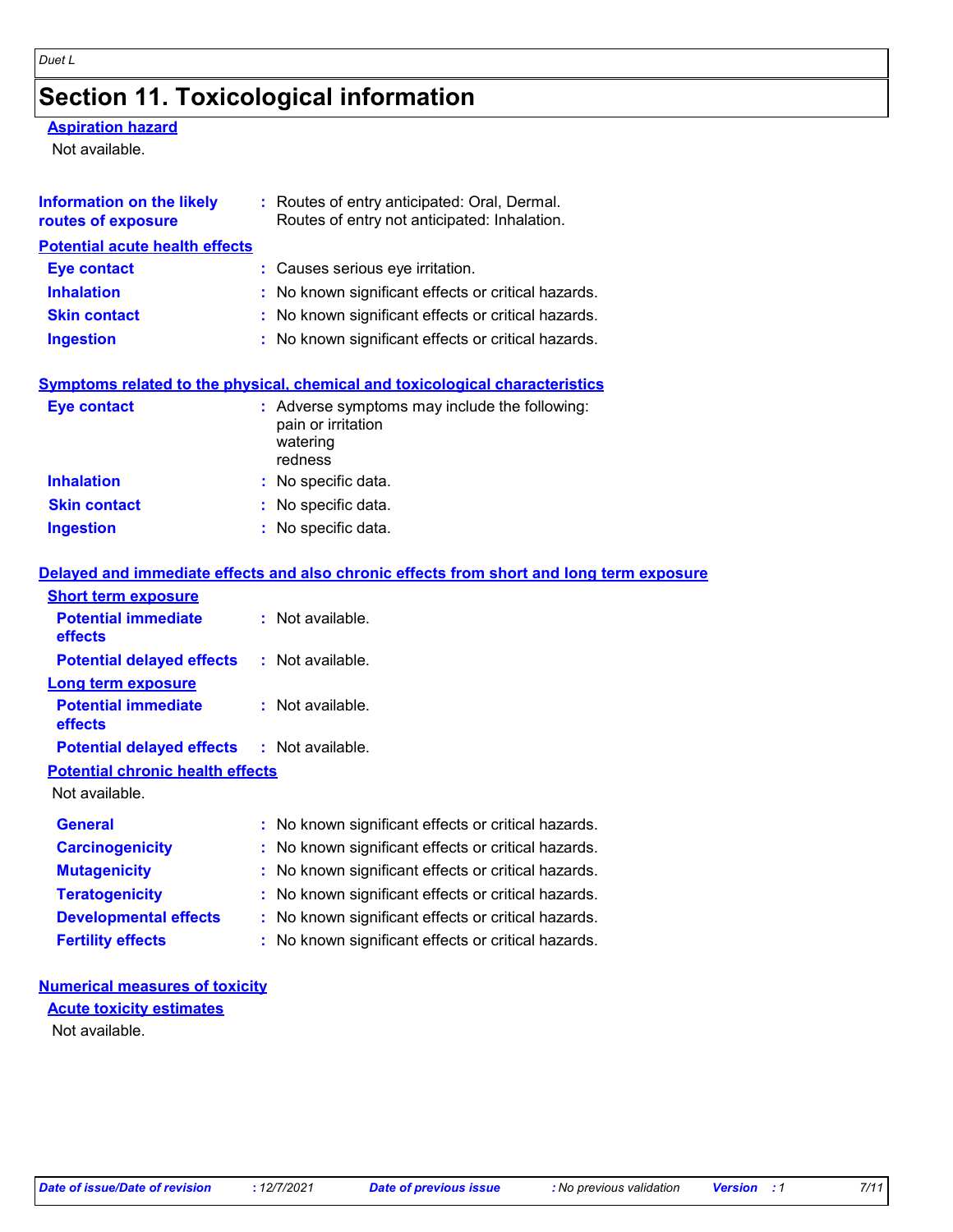# **Section 12. Ecological information**

| Toxicitv |
|----------|
|----------|

| <b>Product/ingredient name</b> | <b>Result</b>                                                   | <b>Species</b>                                  | <b>Exposure</b> |
|--------------------------------|-----------------------------------------------------------------|-------------------------------------------------|-----------------|
| Alcohols, C9-11, ethoxylated   | Acute EC50 5.36 mg/l Fresh water                                | Crustaceans - Ceriodaphnia<br>dubia - Neonate   | 48 hours        |
|                                | Acute EC50 2686 µg/l Fresh water                                | Daphnia - Daphnia magna -<br>l Neonate          | 48 hours        |
|                                | Acute LC50 8500 µg/l Fresh water                                | Fish - Pimephales promelas                      | 96 hours        |
| sulfates, sodium salts         | Alcohols, C10-16, ethoxylated, Acute EC50 3.43 mg/l Fresh water | Crustaceans - Ceriodaphnia<br>I dubia - Neonate | 48 hours        |

#### **Persistence and degradability**

Not available.

#### **Bioaccumulative potential**

| <b>Product/ingredient name</b>                        | <b>LoaP</b> <sub>ow</sub> | <b>BCF</b> | <b>Potential</b> |
|-------------------------------------------------------|---------------------------|------------|------------------|
| D-Glucopyranose, oligomers,<br>decyl octyl glycosides | $-0.07$                   |            | low              |

#### **Mobility in soil**

| <b>Soil/water partition</b> | : Not available. |
|-----------------------------|------------------|
| <b>coefficient (Koc)</b>    |                  |

#### **Other adverse effects** : No known significant effects or critical hazards.

# **Section 13. Disposal considerations**

**Disposal methods :**

The generation of waste should be avoided or minimized wherever possible. Disposal of this product, solutions and any by-products should at all times comply with the requirements of environmental protection and waste disposal legislation and any regional local authority requirements. Dispose of surplus and non-recyclable products via a licensed waste disposal contractor. Waste should not be disposed of untreated to the sewer unless fully compliant with the requirements of all authorities with jurisdiction. Waste packaging should be recycled. Incineration or landfill should only be considered when recycling is not feasible. This material and its container must be disposed of in a safe way. Care should be taken when handling emptied containers that have not been cleaned or rinsed out. Empty containers or liners may retain some product residues. Avoid dispersal of spilled material and runoff and contact with soil, waterways, drains and sewers.

### **Section 14. Transport information**

|                                      | <b>DOT</b><br><b>Classification</b> | <b>TDG</b><br><b>Classification</b> | <b>Mexico</b><br><b>Classification</b> | <b>ADR/RID</b>           | <b>IMDG</b>    | <b>IATA</b>    |
|--------------------------------------|-------------------------------------|-------------------------------------|----------------------------------------|--------------------------|----------------|----------------|
| <b>UN number</b>                     | Not regulated.                      | Not regulated.                      | Not regulated.                         | Not regulated.           | Not regulated. | Not regulated. |
| <b>UN proper</b><br>shipping name    |                                     |                                     |                                        |                          |                |                |
| <b>Transport</b><br>hazard class(es) |                                     |                                     |                                        |                          |                |                |
| Date of issue/Date of revision       | :12/7/2021                          |                                     | <b>Date of previous issue</b>          | : No previous validation | <b>Version</b> | 8/11<br>:1     |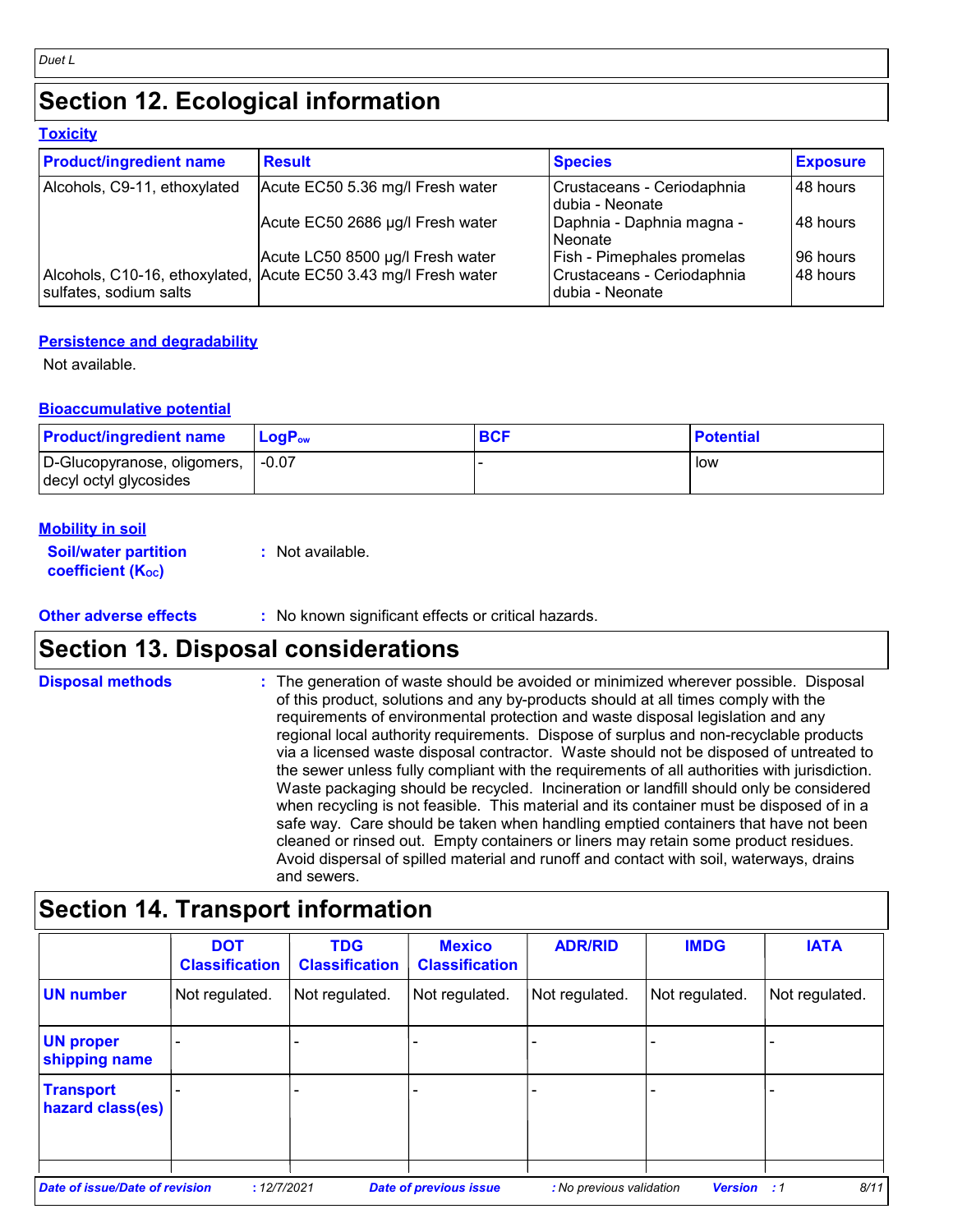| <b>Section 14. Transport information</b>                                                                        |     |                  |                                   |                                                                                                                      |     |                                                                                         |
|-----------------------------------------------------------------------------------------------------------------|-----|------------------|-----------------------------------|----------------------------------------------------------------------------------------------------------------------|-----|-----------------------------------------------------------------------------------------|
| <b>Packing group</b>                                                                                            |     |                  |                                   |                                                                                                                      |     |                                                                                         |
| <b>Environmental</b><br><b>hazards</b>                                                                          | No. | No.              | No.                               | No.                                                                                                                  | No. | No.                                                                                     |
| Special precautions for user : Transport within user's premises: always transport in closed containers that are |     |                  | event of an accident or spillage. |                                                                                                                      |     | upright and secure. Ensure that persons transporting the product know what to do in the |
| <b>Transport in bulk according</b><br>to Annex II of MARPOL and<br>the <b>IBC</b> Code                          |     | : Not available. |                                   |                                                                                                                      |     |                                                                                         |
| <b>Section 15. Regulatory information</b>                                                                       |     |                  |                                   |                                                                                                                      |     |                                                                                         |
| <b>U.S. Federal regulations</b>                                                                                 |     | 3-one            |                                   | TSCA $8(a)$ PAIR: piperonal; $\alpha$ -hexylcinnamaldehyde<br>TSCA 8(a) CDR Exempt/Partial exemption: Not determined |     | : TSCA 5(a)2 proposed significant new use rules: 5-chloro-2-methyl-2H-isothiazol-       |
| <b>Clean Air Act Section 112</b><br>(b) Hazardous Air<br><b>Pollutants (HAPs)</b>                               |     | : Listed         |                                   |                                                                                                                      |     |                                                                                         |
| <b>Clean Air Act Section 602</b><br><b>Class I Substances</b>                                                   |     | : Not listed     |                                   |                                                                                                                      |     |                                                                                         |
| <b>Clean Air Act Section 602</b><br><b>Class II Substances</b>                                                  |     | : Not listed     |                                   |                                                                                                                      |     |                                                                                         |
| <b>DEA List I Chemicals</b><br>(Precursor Chemicals)                                                            |     | : Not listed     |                                   |                                                                                                                      |     |                                                                                         |
| <b>DEA List II Chemicals</b><br><b>(Essential Chemicals)</b>                                                    |     | : Not listed     |                                   |                                                                                                                      |     |                                                                                         |
| <b>SARA 302/304</b>                                                                                             |     |                  |                                   |                                                                                                                      |     |                                                                                         |
| <b>Composition/information on ingredients</b>                                                                   |     |                  |                                   | <b>SARA 302 TPQ</b>                                                                                                  |     | <b>SARA 304 RQ</b>                                                                      |

|                |               |            | <b>SARA 302 TPQ</b> |           | <b>SARA 304 RQ</b> |                          |
|----------------|---------------|------------|---------------------|-----------|--------------------|--------------------------|
| <b>Name</b>    | $\frac{9}{6}$ | <b>EHS</b> | (lbs)               | (gallons) | $(\mathsf{libs})$  | (gallons)                |
| ethylene oxide | $\leq 0$ .    | Yes.       | 1000                | -         | 10                 | $\overline{\phantom{0}}$ |

**SARA 304 RQ :** 222222222.2 lbs / 100888888.9 kg [25553235.7 gal / 96729519.5 L]

**SARA 311/312**

**Classification :** EYE IRRITATION - Category 2A

#### **Composition/information on ingredients**

| <b>Name</b>                                                                                                                                                                                                                | $\frac{9}{6}$           | <b>Classification</b>                                                                                                                                                                                                                     |
|----------------------------------------------------------------------------------------------------------------------------------------------------------------------------------------------------------------------------|-------------------------|-------------------------------------------------------------------------------------------------------------------------------------------------------------------------------------------------------------------------------------------|
| Alcohols, C9-11, ethoxylated<br>sodium gluconate<br>Alcohols, C10-16, ethoxylated,<br>sulfates, sodium salts<br>D-Glucopyranose, oligomers,<br>decyl octyl glycosides<br>2-Propenoic acid, homopolymer,  ≤3<br>sodium salt | ≤10<br>≤5<br>ו≥ ≥<br><3 | <b>EYE IRRITATION - Category 2A</b><br>COMBUSTIBLE DUSTS<br>SKIN IRRITATION - Category 2<br><b>EYE IRRITATION - Category 2A</b><br>SKIN IRRITATION - Category 2<br>SERIOUS EYE DAMAGE - Category 1<br><b>EYE IRRITATION - Category 2A</b> |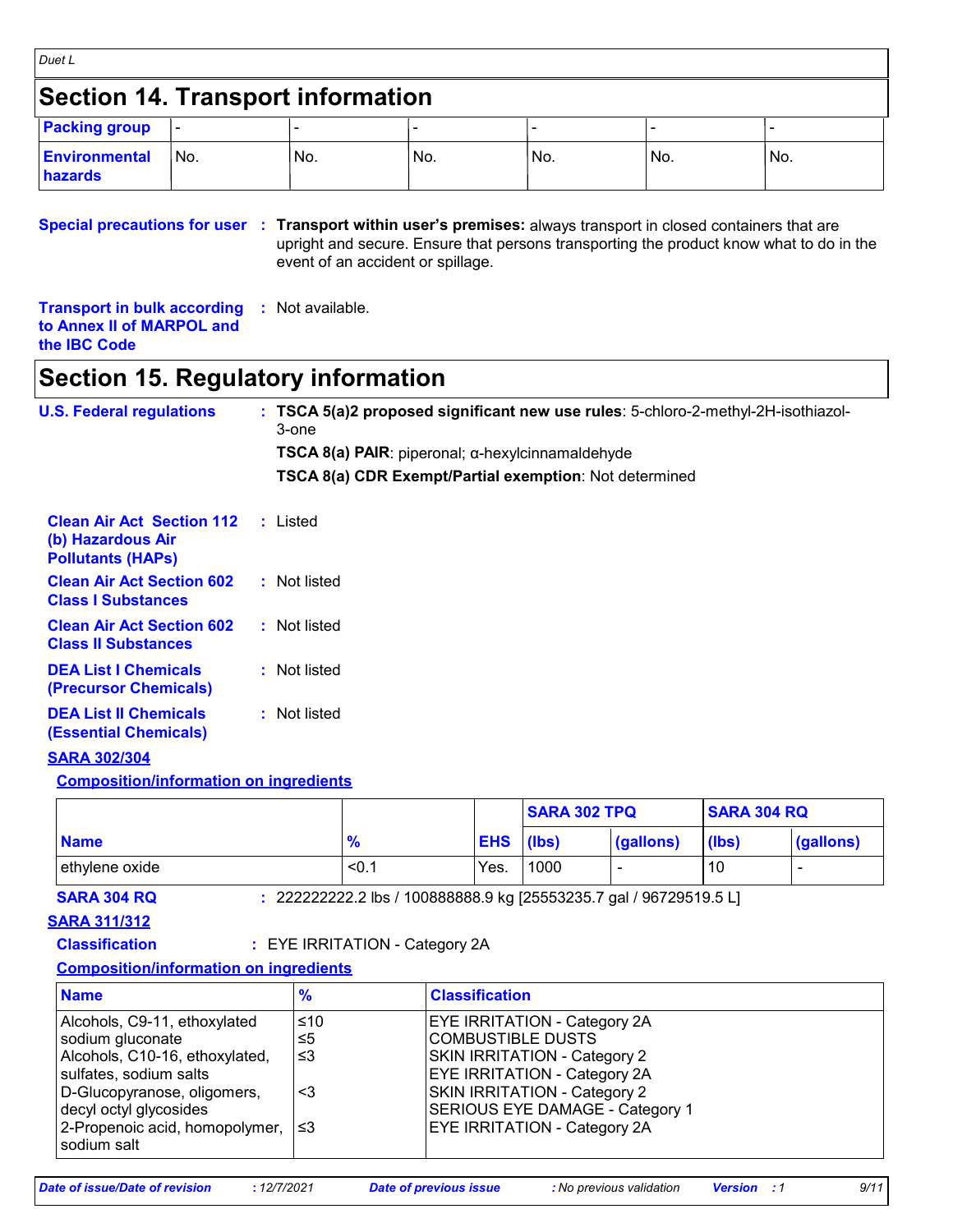#### *Duet L*

# **Section 15. Regulatory information**

#### **State regulations**

| <b>Massachusetts</b> | : None of the components are listed.                                                                |
|----------------------|-----------------------------------------------------------------------------------------------------|
| <b>New York</b>      | : None of the components are listed.                                                                |
| <b>New Jersey</b>    | : The following components are listed: PROPYLENE GLYCOL; 1,2-PROPANEDIOL;<br>ETHYL ALCOHOL; ALCOHOL |
| <b>Pennsylvania</b>  | : The following components are listed: 1,2-PROPANEDIOL; DENATURED ALCOHOL;<br><b>ETHANOL</b>        |

#### **California Prop. 65**

This product does not require a Safe Harbor warning under California Prop. 65.

#### **International regulations**

**Chemical Weapon Convention List Schedules I, II & III Chemicals**

Not listed.

#### **Montreal Protocol**

Not listed.

#### **Stockholm Convention on Persistent Organic Pollutants**

Not listed.

#### **Rotterdam Convention on Prior Informed Consent (PIC)**

Not listed.

### **UNECE Aarhus Protocol on POPs and Heavy Metals**

Not listed.

#### **Inventory list**

| <b>Australia</b> | : Not determined. |
|------------------|-------------------|

| Canada                   | : Not determined.                                                                    |
|--------------------------|--------------------------------------------------------------------------------------|
| China                    | : Not determined.                                                                    |
| <b>Europe</b>            | : At least one component is not listed.                                              |
| <b>Japan</b>             | : Japan inventory (ENCS): Not determined.<br>Japan inventory (ISHL): Not determined. |
| <b>Malaysia</b>          | : Not determined                                                                     |
| <b>New Zealand</b>       | : Not determined.                                                                    |
| <b>Philippines</b>       | : Not determined.                                                                    |
| <b>Republic of Korea</b> | : Not determined.                                                                    |
| <b>Taiwan</b>            | : Not determined.                                                                    |
| <b>Thailand</b>          | : Not determined.                                                                    |
| <b>Turkey</b>            | : Not determined.                                                                    |
| <b>United States</b>     | : At least one component is not listed.                                              |
| <b>Viet Nam</b>          | : Not determined.                                                                    |

### **Section 16. Other information**

#### **Hazardous Material Information System (U.S.A.)**